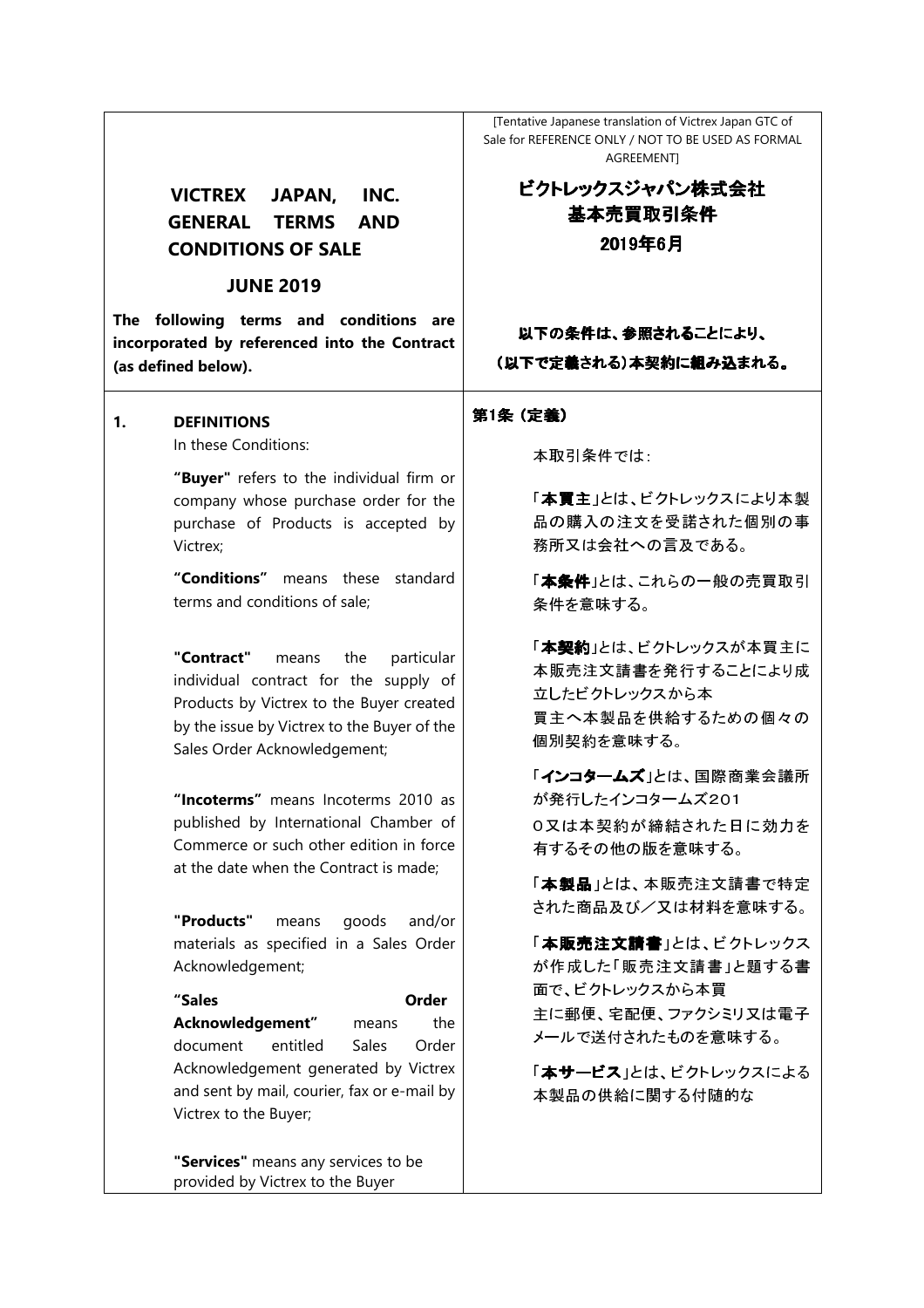|           | as ancillary services in respect of<br>supply of the Products<br>the<br>by<br>Victrex;                                                                                                                                                                                                                                                                                                                                                                                                                                    | サービスとしてビクトレックスが本買主に<br>提供するサービスを意味する。                                                                                                                                                                                                                           |
|-----------|---------------------------------------------------------------------------------------------------------------------------------------------------------------------------------------------------------------------------------------------------------------------------------------------------------------------------------------------------------------------------------------------------------------------------------------------------------------------------------------------------------------------------|-----------------------------------------------------------------------------------------------------------------------------------------------------------------------------------------------------------------------------------------------------------------|
|           | <b>Conditions"</b><br>"Special<br>means<br>such<br>additional terms agreed from time to<br>time in writing between Victrex and the<br>Buyer; and<br>"Victrex" means Victrex Japan Inc<br>The headings are for convenience<br>shall<br>only<br>and<br>affect<br>not<br>the<br>interpretation of these Conditions.<br>All references to prices, Products and<br>Services contained in these Conditions<br>shall be taken to mean the prices,<br>Products and Services detailed in Victrex's<br>Sales Order Acknowledgement. | 「本特約事項」とは、ビクトレックス<br>と本買主とが書面で適宜合意する追加<br>的な条件を意味する。<br>「ビクトレックス」とは、ビクトレッ<br>クスジャパン株式会社を意味する。<br>見出しは便宜を図るものに過ぎず、これ<br>ら本条件の解釈に影響しない。<br>本条件に含まれる値段、本製品及び本<br>サービスに対する言及は、ビクトレックス<br>の本販売注文請書で詳細が定められた<br>値段、本製品及び本サービスを意味する<br>ものと捉えられるべきある。                   |
| 2.<br>2.1 | <b>ORDERS</b><br>The Buyer shall place orders for the<br>Products in writing at least 14 days in<br>advance of the requested delivery date.<br>The order shall clearly describe the<br>following matters:<br>actual name and number of<br>(a)<br>Products (which number shall be<br>whole-number multiple of the<br>smallest package unit of the actual<br>Product);<br>(b)<br>date and place of delivery of<br>Products;                                                                                                 | 第2条(注文)<br>本買主は、希望納期の少なくとも14日前<br>1 <sub>1</sub><br>までに書面で注文する。注文書には、以<br>下の事項を明記するものとする。<br>(1)<br>具体的な本製品の名称及び数量<br>(但し、当該数量は具体的な本製<br>品の最小梱包単位の整数倍でな<br>ければならない)<br>(2)<br>本製品の納期及び納入場所<br>(3)<br>代金額<br>(4)<br>代金支払の期日及び方法<br>ビクトレックスは、注文を受けた後、実行可<br>$2 -$ |
| 2.2       | (c)<br>purchase price; and<br>(d)<br>date and method of payment of<br>purchase price.<br>Victrex shall, as soon as reasonably<br>practicable after receipt of an order,<br>notify Buyer of whether it accepts such<br>order and the anticipated delivery date<br>for that order by issuing a Sales Order<br>Acknowledgement. Each order that is so<br>accepted shall constitute a separate<br>binding Contract.                                                                                                           | 能な限り早期に、本買主に対し、本販売<br>注文請書を発行することにより、注文を請<br>けるか否か及び当該注文に対する予定<br>の納入日を通知する。<br>ビクトレックスの見積(書)は申込として捉<br>3 <sub>1</sub><br>えてはならず、ビクトレックスが本買主に<br>本販売注文請書を発行するまで、本契<br>約は効力を生じない。                                                                                |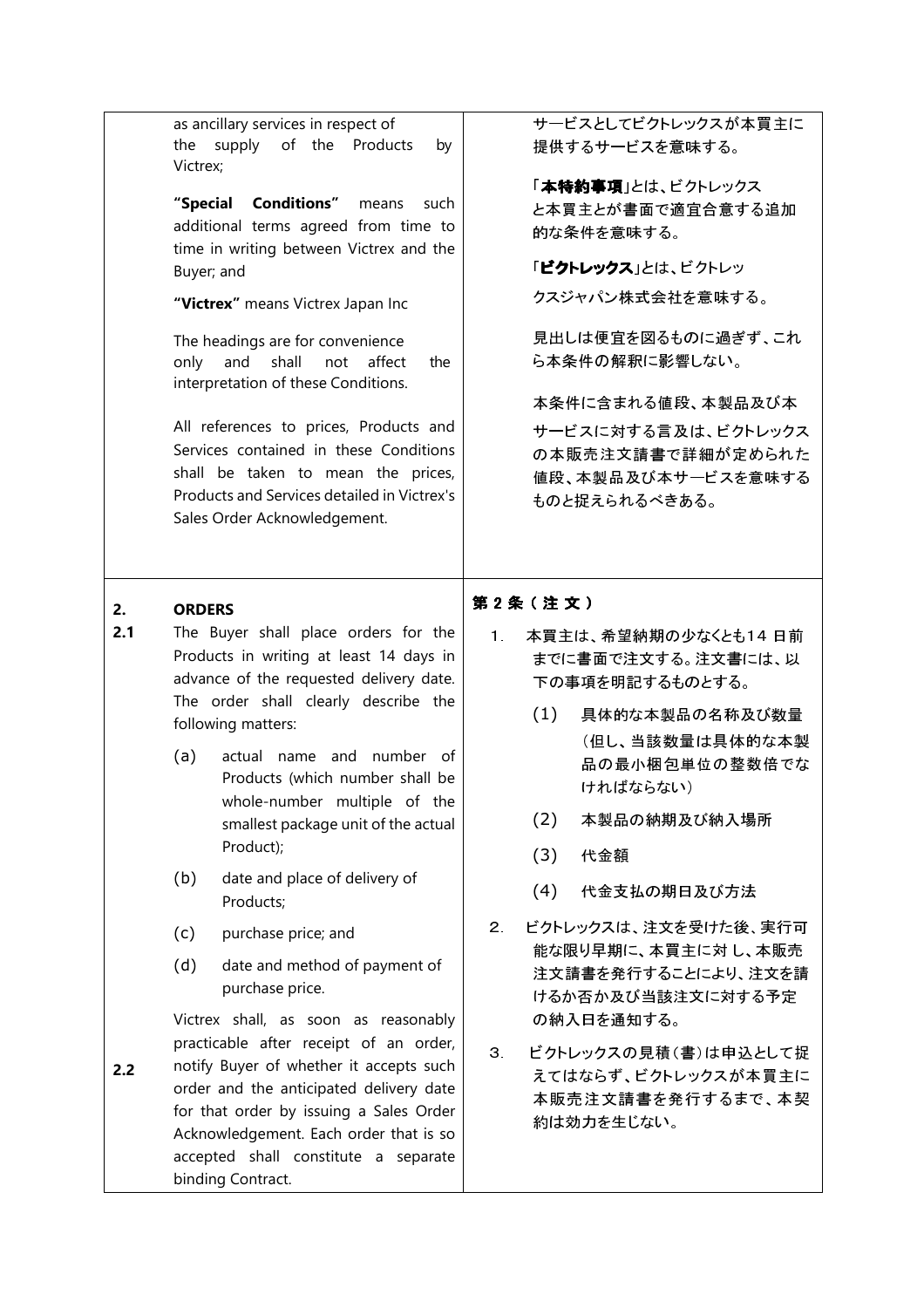| 2.3              | Victrex's quotation is not to be taken as<br>an offer and no Contract shall take effect<br>until<br><b>Sales</b><br>unless<br>and<br>a<br>Order<br>Acknowledgement has been issued by<br>Victrex to the Buyer.                                                                                                                                                                                                                                                                                                                                                |                                                                                                                                                                                                                                            |
|------------------|---------------------------------------------------------------------------------------------------------------------------------------------------------------------------------------------------------------------------------------------------------------------------------------------------------------------------------------------------------------------------------------------------------------------------------------------------------------------------------------------------------------------------------------------------------------|--------------------------------------------------------------------------------------------------------------------------------------------------------------------------------------------------------------------------------------------|
| 3.<br>3.1<br>3.2 | <b>DELIVERY OF PRODUCTS</b><br>Time for delivery of the Products and<br>completion of the Services as stated by<br>Victrex<br>Sales<br>Order<br>in.<br>a<br>Acknowledgement is stated as accurately<br>as reasonably practicable but is not<br>quaranteed. Except where otherwise<br>Sales<br>agreed<br>in<br>the<br>Order<br>Acknowledgement, Victrex shall deliver to<br>the Buyer's premises as stated in the<br>Buyer's order(s).<br>Unless agreed otherwise between the<br>parties, the cost of delivering<br>the<br>Products shall be borne by Victrex. | 第3条 (本製品の引渡)<br>1 <sub>1</sub><br>本製品の納入及び本サービスの完了の<br>時期は、本販売注文請書に合理的に可<br>能な限り正確に記載されるが、保証はさ<br>れない。本販売注文請書で別途合意さ<br>れない限り、ビクトレックスは、本買主の<br>注文書に記載された本買主の施設で引<br>き渡す。<br>本製品の引渡に要する費用は、別途当事<br>$2_{-}$<br>者間で合意されない限り、ビクトレックス<br>の負担とする。 |
| 4.               | <b>PRODUCT SPECIFICATIONS</b>                                                                                                                                                                                                                                                                                                                                                                                                                                                                                                                                 | 第4条 (製品仕様及び保証)                                                                                                                                                                                                                             |
| 4.1<br>4.2       | Victrex warrants to the Buyer that the<br>Products supplied to the Buyer<br>conform to the standard specifications<br>determined by Victrex at the time of<br>manufacture ("Victrex's Standard<br>Specifications").<br>Victrex does not provide the Buyer with<br>any warranty with regard to the<br>Products other than those provided for<br>in Section 4.1 above.                                                                                                                                                                                          | ビクトレックスは、本買主に対し、本買主<br>$1 -$<br>に販売される本製品が本製品の製造時<br>においてビクトレックスの定める標準仕<br>様(以下「ビクトレックスの標準仕様」とい<br>う)に適合することを保証する。<br>ビクトレックスは、別途書面で合意しない<br>$2 -$<br>限り、本買主に対し、本製品について、<br>前項に定める以外の保証をしない。                                               |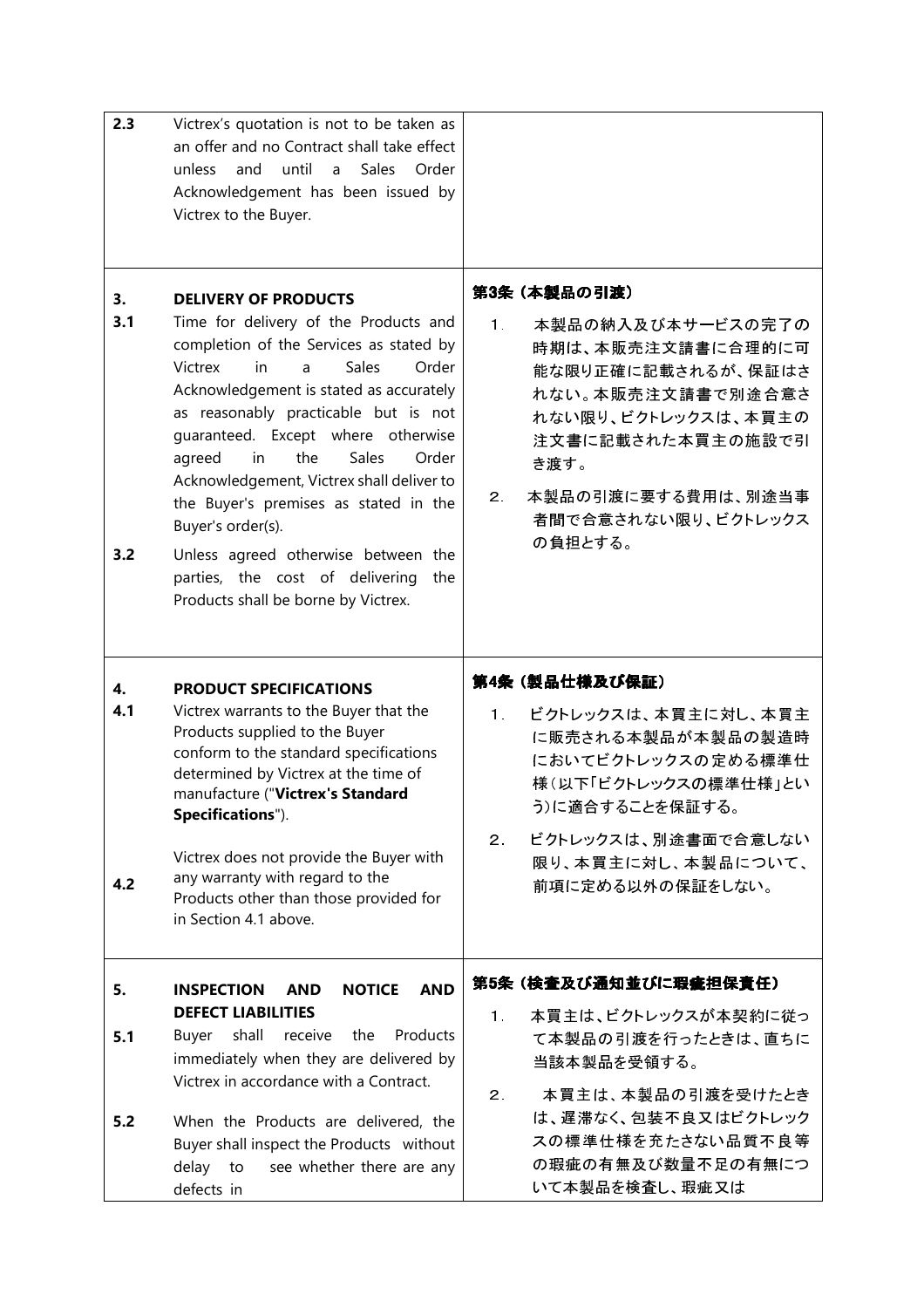the Products such as mis-packaging or failure to meet Victrex's Standard Specifications or whether there is any shortage of the Products, and if any defect or shortage is found, the Buyer shall immediately notify Victrex. In such case, Victrex shall, at its choice, repair or replace the Products or additionally send supplemental Products at its own cost or reduce the purchase price.

- **5.3** The Buyer shall lose any right against Victrex with regards to the defects or shortage in the Products if it does not notify Victrex in writing within ten (10) days from the delivery of the Products for defects or shortages which had been found or could have been found at the time of the inspection of the Products, and within six (6) months from the delivery of the Products for any other latent defects.
- **5.4** Victrex's liability to the Buyer in relation to the Products sold in accordance with a particular Contract (and any Service provided in relation to those Products), other than those set forth in Section 5.2 above, shall be limited to damages which aggregated amount should be limited to twice the amount of the purchase price set forth in the relevant Contract, regardless of the cause of the liability such as breach of contract, tort, defect liability or else.

数量不足を発見したときは、直ちにビクト レックスに通知する。この場合、ビクトレ ックスは、その選択するところに従い、自 己の費用による本製品の修補、代品と の交換若しくは不足分の追送又は代金 の減額を行うものとする。

- 3. 本買主は、本製品の検査時に発見され又 は発見されるべき瑕疵又は数量不足に ついては本製品引渡後10日以内 に、本 製品の隠れた瑕疵については本製品引 渡後6ヶ月以内に、ビクトレックスに対して 書面により通知しない場合には、当該瑕 疵又は数量不足に関してビクトレックスに 対して有する一切の権利を失うものとす る。
- 4. 特定の本契約に従って販売された本製品 (及びそれらの本製品に関連して提供さ れた本サービス)に関するビクトレックス の本買主に対する責任は、本条第2項に 定めるものを除き、債務不履行責任、不 法行為責任又は瑕疵担保責任その他責 任の発生原因如何にかかわらず、当該 本契約で定める売買代金額の2倍に相 当する額を上限とする損害賠償責任に限 定される。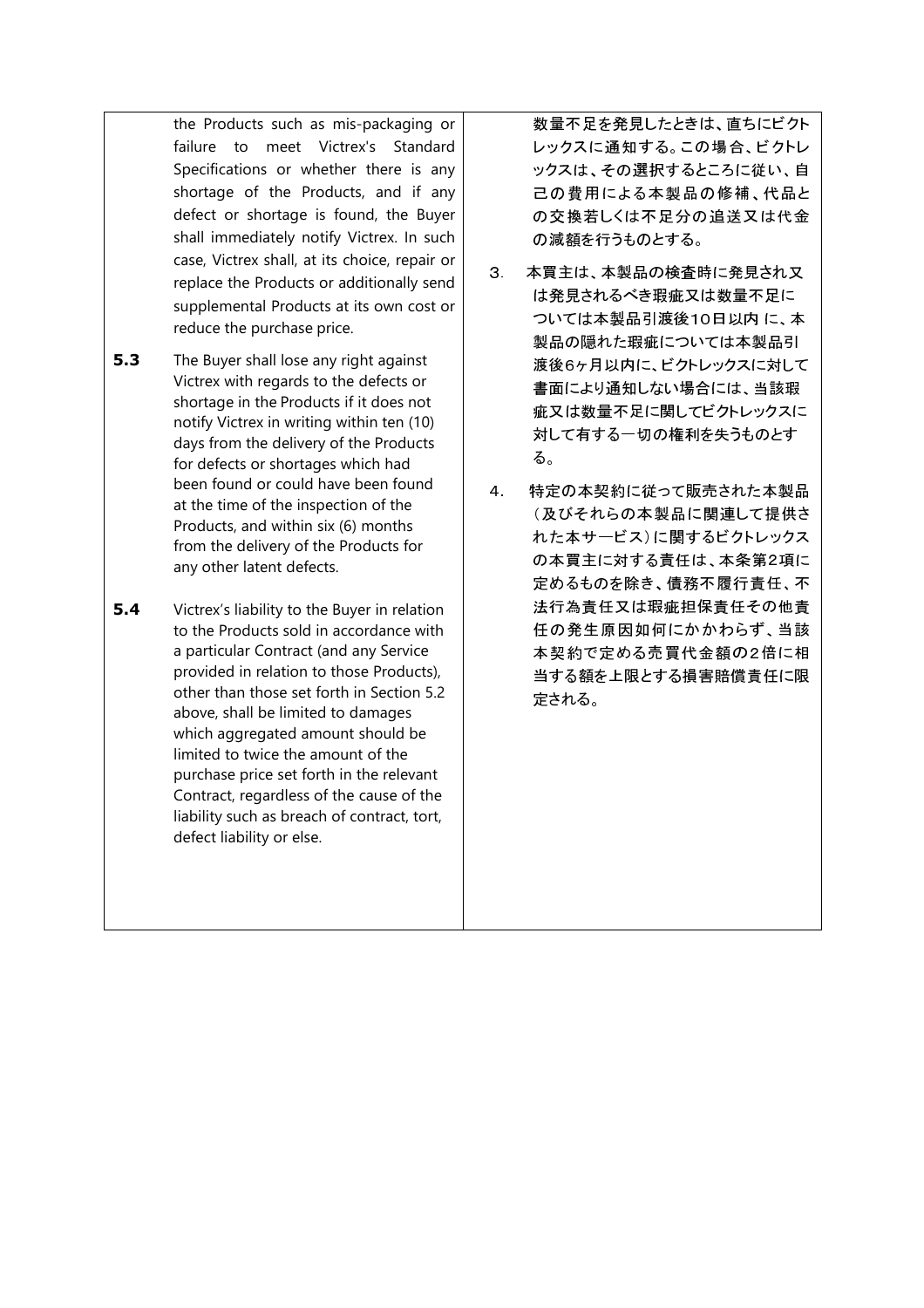## **6. PURCHASE PRICE AND PAYMENT OF PURCHASE PRICE**

- **6.1** Save as otherwise agreed in writing by Victrex, or as indicated in the Sales Order Acknowledgement or any Special Conditions, the prices of the Products:
	- (a) will be those prevailing at the time of delivery;
	- (b) are stated as a price per tonne, gallon, litre, yard, meter, squared yard, square meter or kilogram (as appropriate);
	- (c) shall exclude all costs associated with expedited delivery, including, but not limited to, costs relating to freight, transportation, insurance, delivery and unloading; and
	- (d) are exclusive of any tax, which Victrex shall add at the appropriate prevailing rate.
	- (e) Buyer shall also pay a standard handling fee per Contract where the quantity of Products ordered in granular or powder form is less than 100kg ("Handling Fee").

A Contract that contains a request for multiple deliveries to the same delivery address upon different dates shall be treated for the purpose of applying the Handling Fee as separate individual Contracts per delivery date.

The amount of the Handling Fee shall be as follows:

11,000 JPY (excluding Consumption Tax)

(f) The Handling Fee shall be payable in the same currency in which Buyer pays for Products.

### 第6条(代金支払)

1. ビクトレックスが別途合意した場合又は本販 売注文請書又は本特約事項で表明された場 合を除き、本製品の価格は:

(1) 引渡時の一般価格であり;

(2) トン、ガロン、リットル、ヤード、メートル、平 方ヤード、平方メートル又はキログラム当りの 金額として(適宜)定められたものであり;

(3) 早められた引渡に関連する費用(輸送、運 搬、保険、引渡及び荷下ろしを含むが、それ に限られない)を含まず;

 ビクトレックスが適切な一般税率で加えるべ き税金を含まないものである。

(4) ペレットまたはパウダー製品の発注数量が 100キログラム未満の場合、買主は契約1件 当たりについて標準的な取扱手数料(「取扱 手数料」)を支払うものとする。

(5) 同一の納入先住所に異なる納入日で複数 件の納入を行うよう規定されている契約は、 納入日ごとに別個の個別契約として取り扱わ れ、取扱手数料を適用するものとする。

取扱手数料の額は以下のとおりとする:

11,000円(税別)

(6) 取扱手数料は、買主が製品の支払いに使 用する通貨と同じ通貨で支払われるものとす る。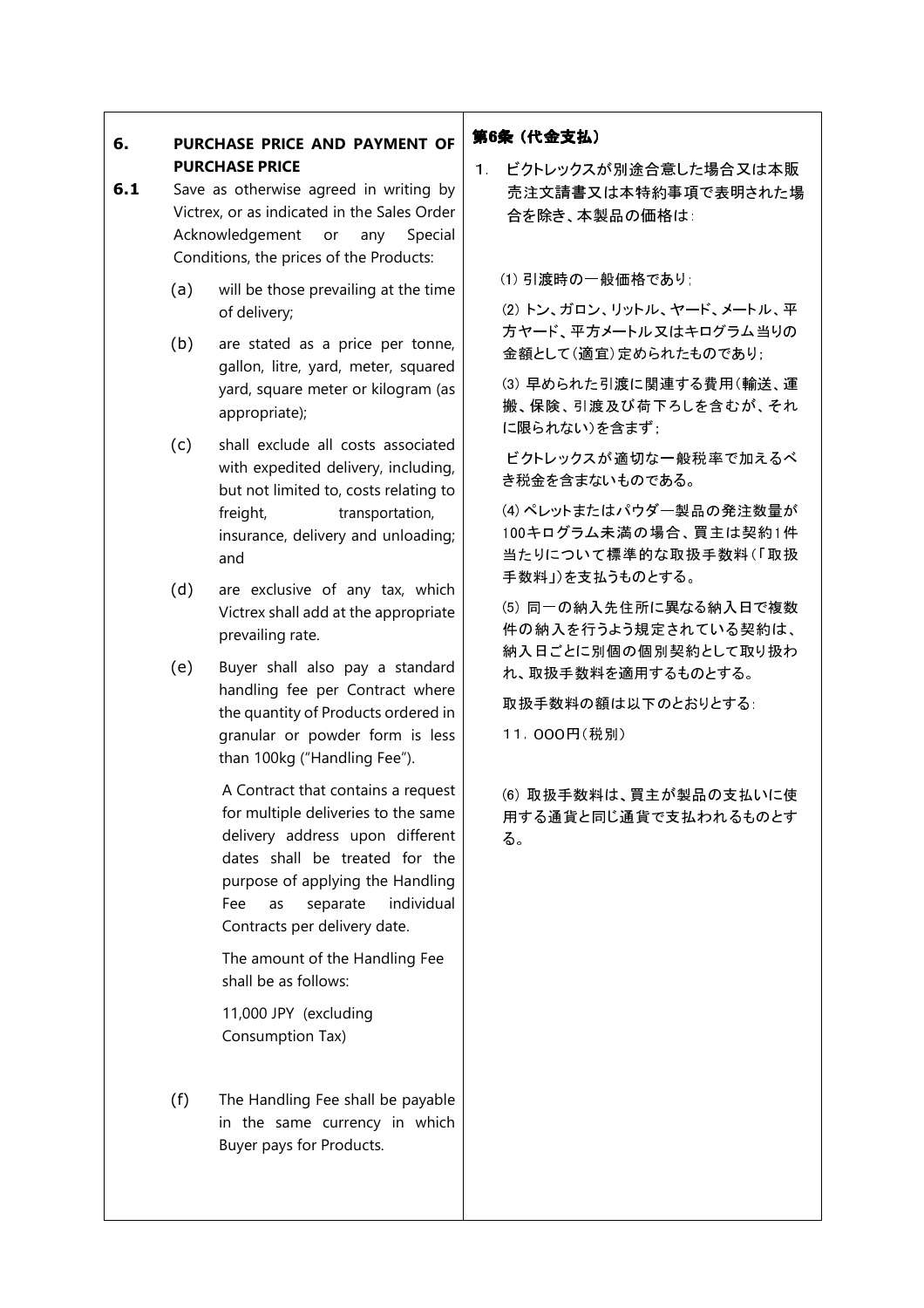## **6.2** Victrex may, on or after the date it sends any instalment of the Products, invoice the Buyer for those Products.

- **6.3** The Buyer shall pay Victrex in advance of delivery or otherwise as set out in the relevant Contract, the full amount of the purchase price with consumption tax, without claiming any set off or deduction. Time shall be of the essence for the Buyer's payment of invoices.
- **6.4** Any cost (such as bank fees) for paying the purchase price shall be borne by the Buyer.
- **6.5** If the Buyer fails to pay by the due date without any justifiable reason, default interest will apply from the following day until the day payment is made in full at the rate of ten per cent (10%) per annum. Victrex may withhold delivery of any Product for any Contract, so long as the Buyer does not pay in full without any justifiable reason.
- 2. ビクトレックスは、本製品の分割納入をした日 以降、それらの本製品について買主に請求 できる。
- 3. 本買主は、ビクトレックスに対し、引渡前であ ると否とを問わず、本契約に定める支払期日 までに、本契約で定めた通り、いかなる相殺 や控除をも主張することなく、本製品の代金 額全額を消費税とともに支払う。本買主が請 求額を支払うことに関し、期限は遵守されな ければならない。
- 4. 代金支払に要する費用(銀行手数料等) は、本買主の負担とする。
- 5. 本買主が支払期日までに正当な理由なく支 払うことを怠った場合、同期日の翌日から完 済に至るまで年10パーセントの割合による 遅延損害金が発生する。また、ビクトレックス は、本買主が正当な理由なく支払を怠ってい る 間、いずれの本契約の下であると否とを問 わず、一切の本製品の引渡を留保することが できる。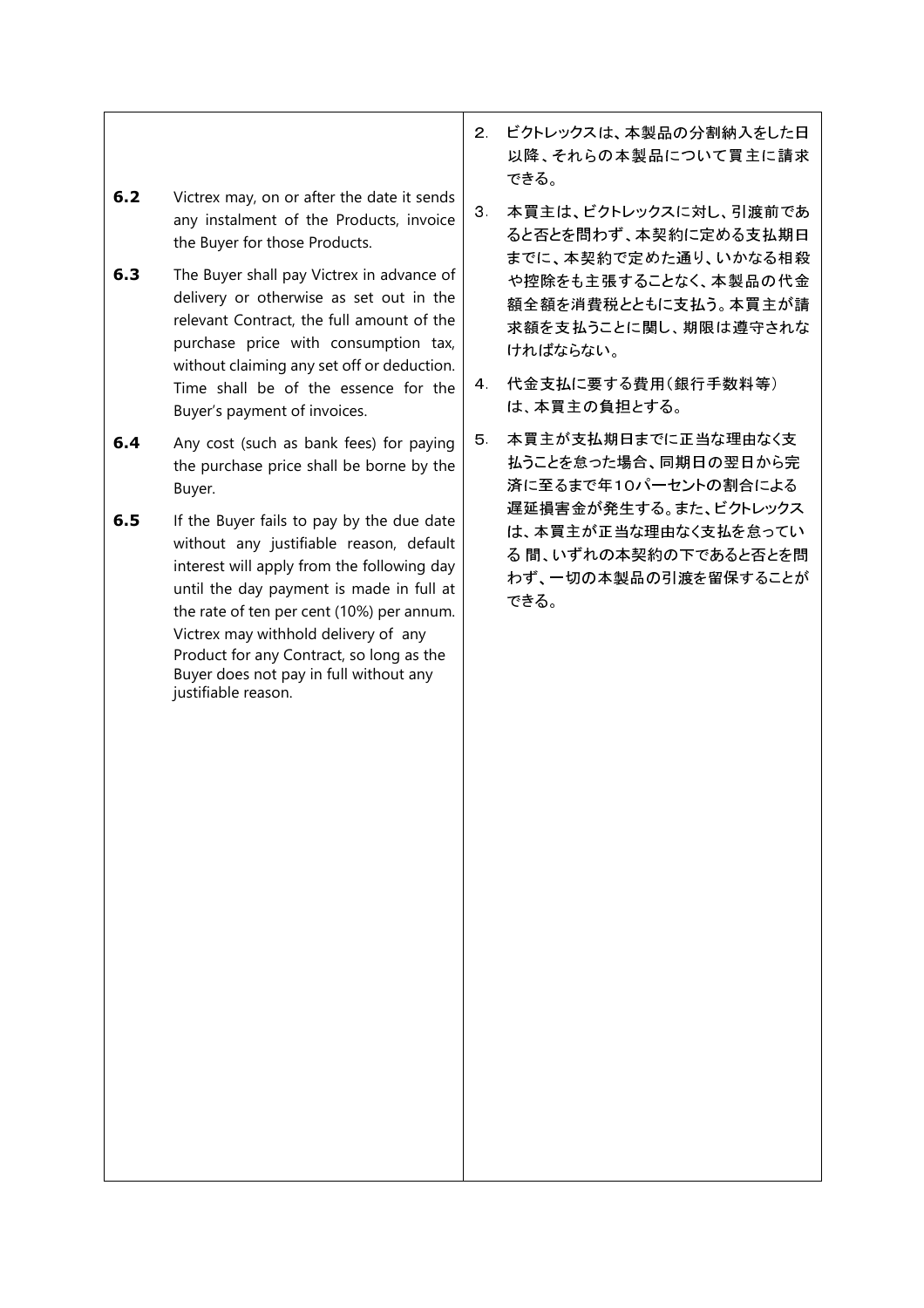| 7.<br>7.1<br>7.2 | <b>TRANSER OF TITLE</b><br>Title to the Products shall transfer to the<br>Buyer when the purchase price of the<br>Products has been paid in full in<br>accordance with Section 6 above.<br>The Buyer shall, until title to the<br>Products which has been delivered<br>passes to the Buyer, manage the<br>Products by segregating them from<br>other products which it possesses<br>(including any Products which title<br>has passed to the Buyer) and shall | 第7条 (所有権の移転)<br>本製品の所有権は、前条に従って当該本<br>$1 -$<br>製品の代金が本買主により完全に支払<br>われた時点で、本買主に移転するものと<br>する。<br>本買主は、引渡を受けた本製品の所有権<br>2.<br>が本買主に移転するまでの間、当該本製<br>品を自己の占有する他の製品(本買主に<br>所有権の移転した本製品を含む)から分<br>別して管理し、ビクトレックスの所有に帰<br>属することを明記した張り紙をするなど、<br>ビクトレックスの所有に帰属することを対<br>外的に明らかにする。また、その本来の |
|------------------|---------------------------------------------------------------------------------------------------------------------------------------------------------------------------------------------------------------------------------------------------------------------------------------------------------------------------------------------------------------------------------------------------------------------------------------------------------------|----------------------------------------------------------------------------------------------------------------------------------------------------------------------------------------------------------------------------------------------------------------------------------------|
|                  | make obvious that their title belong<br>to Victrex such as by placing a sign<br>which clearly describes that they<br>belong to Victrex.<br>Further, the<br>Buyer<br>shall<br>transfer,<br>fix<br>not<br>security over or otherwise dispose<br>of, other than using in accordance<br>with its initial purpose of usage or<br>reselling after obtaining Victrex's<br>prior consent.                                                                             | 使用目的に従って使用する場合及びビク<br>トレックスの事前の承諾を得て転売する<br>場合を除き、第三者への譲渡、担保権の<br>設定その他の処分をしない。                                                                                                                                                                                                        |
| 8.               | <b>PASSING OF RISK</b><br>The risk of loss or damage to the Products<br>arising prior to the delivery of the<br>Products in accordance with Section 3<br>above shall, unless attributable to the<br>Buyer, belong to Victrex and such risk<br>arising after the delivery of the Products<br>shall, unless attributable to Victrex,<br>belong to the Buyer.                                                                                                    | 第8条 (危険負担)<br>第3条に規定する引渡を受ける以前の<br>本製品の滅失又は毀損の危険は、本買<br>主の責に帰すべき場合を除き、ビクトレッ<br>クスの負担とし、本製品の引渡後のこれ<br>らの危険は、ビクトレックスの責に帰すべ<br>き場合を除き、本買主の負担とする。                                                                                                                                          |
| 9.<br>9.1<br>9.2 | <b>USAGE OF PRODUCTS</b><br>The Buyer may not, without Victrex's prior<br>consent, resell the Products which it<br>purchased from Victrex in its original<br>form.<br>The Buyer may not use the Product                                                                                                                                                                                                                                                       | 第9条 (本製品の使用)<br>本買主は、ビクトレックスから購入した本<br>1.<br>製品を、ビクトレックスからの事前の承諾<br>を得ずにそのままの形状で転売しない。                                                                                                                                                                                                 |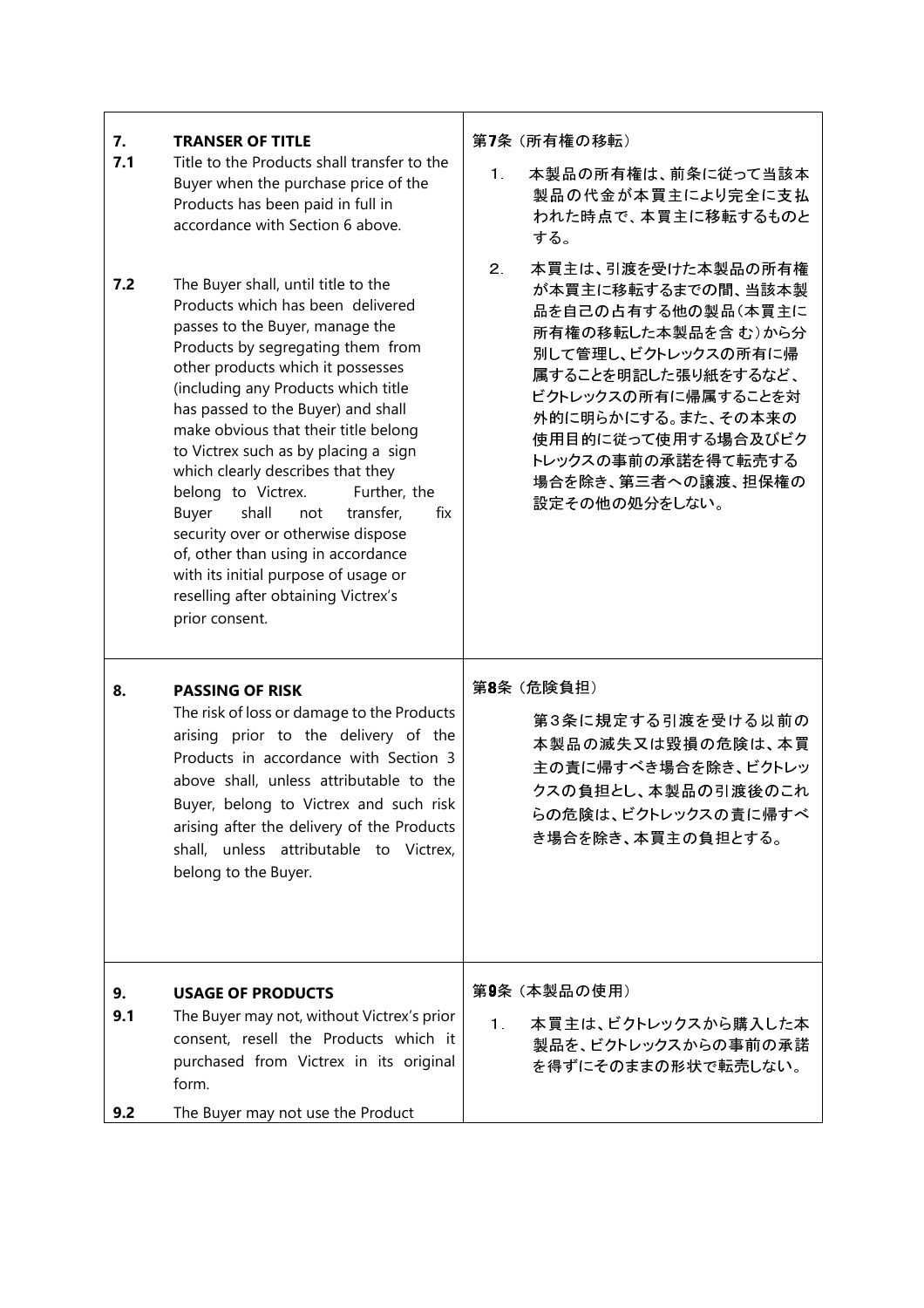| 9.3<br>9.4          | for any product intended for (i) human<br>implantation, (ii) permanent oral and/or<br>dental contact or (iii) blood or tissue<br>contact for 24 hours or more.<br>The Buyer shall, at its own liability,<br>determine whether the Products are<br>suitable for its own products as raw<br>material in using the Products.<br>Victrex will not be involved in the Buyer's<br>planning, manufacture or sales of the<br>Products.                                                                                                                                                                                                                                                                                                                                                                                                                                                                                                                                                                                                                                 | 本買主は、①人体への移植、2永続的な<br>$2 -$<br>口腔または歯牙への接触、または③<br>24時間以上の血液または組織への接<br>触を目的とする製品に本製品を使用して<br>はならない。<br>本買主は、自らの責任において、本製品<br>З.<br>が自己の製品の原材料として適切か否<br>かを判断して本製品を使用する。<br>ビクトレックスは、本買主による製品の企<br>$\overline{4}$<br>画立案、製造または販売に関与しな<br>い。                                                                                                                                                                                                |
|---------------------|----------------------------------------------------------------------------------------------------------------------------------------------------------------------------------------------------------------------------------------------------------------------------------------------------------------------------------------------------------------------------------------------------------------------------------------------------------------------------------------------------------------------------------------------------------------------------------------------------------------------------------------------------------------------------------------------------------------------------------------------------------------------------------------------------------------------------------------------------------------------------------------------------------------------------------------------------------------------------------------------------------------------------------------------------------------|--------------------------------------------------------------------------------------------------------------------------------------------------------------------------------------------------------------------------------------------------------------------------------------------------------------------------------------------------------------------------------------------------------------------------------------------|
| 10.<br>10.1<br>10.2 | <b>SECURITY EXPORT CONTROL</b><br>The Buyer shall acknowledge that the<br>export of the Products and any related<br>technology may be subject to domestic<br>and foreign security export control and<br>shall comply with the Foreign Exchange<br>and Foreign Trade Law and other relevant<br>laws and regulations and domestic and<br>foreign security export control laws and<br>regulations.<br>Buyer agrees that as a condition of<br>Victrex's acceptance of any order and<br>therefore any Contract made under these<br>Conditions, that:<br>the Products and any associated<br>(a)<br>technology will not be used:<br>for<br>$\bullet$<br>purposes<br>with<br>associated<br>any<br>chemical,<br>biological,<br>nuclear<br>weapons<br>or<br>missiles<br>capable<br>of<br>delivering<br>such<br>weapons,<br>in<br>or<br>support<br>of<br>any<br>terrorist activity; or<br>in breach of any applicable<br>laws, trade sanctions or<br>trade embargoes; and<br>(b)<br>the Products and any associated<br>technology will<br>not be resold if it is known or | 第10条 (安全保障貿易管理)<br>本買主は、本製品及び関連技術の輸出<br>1 <sub>1</sub><br>が国内外の安全保障貿易管理の対象と<br>なり得ることを認識し、外国為替及び外<br>国貿易法及び関連諸法令並びにその他<br>の国内外の安全保障貿易管理法令を遵<br>守する。<br>本買主は、ビクトレックスが何らかの注文<br>2.<br>を受諾し、従って本条件の下で契約が締<br>結されることの条件として、以下につい<br>て、合意する。<br>(a) 本製品及び関連する技術は:<br>本製品を化学、生物、原子<br>力兵器又はそれらの兵器を<br>運搬できるミサイルに関連<br>する目的のため、または<br>何らかの適用法規、貿易制<br>裁又は通商禁止に抵触す<br>る形で<br>使わないこと。<br>(b) 本製品及び関連する技術は、これら<br>の目的で用いられる可能性が疑わ<br>れる場合は、再販売しないこと。 |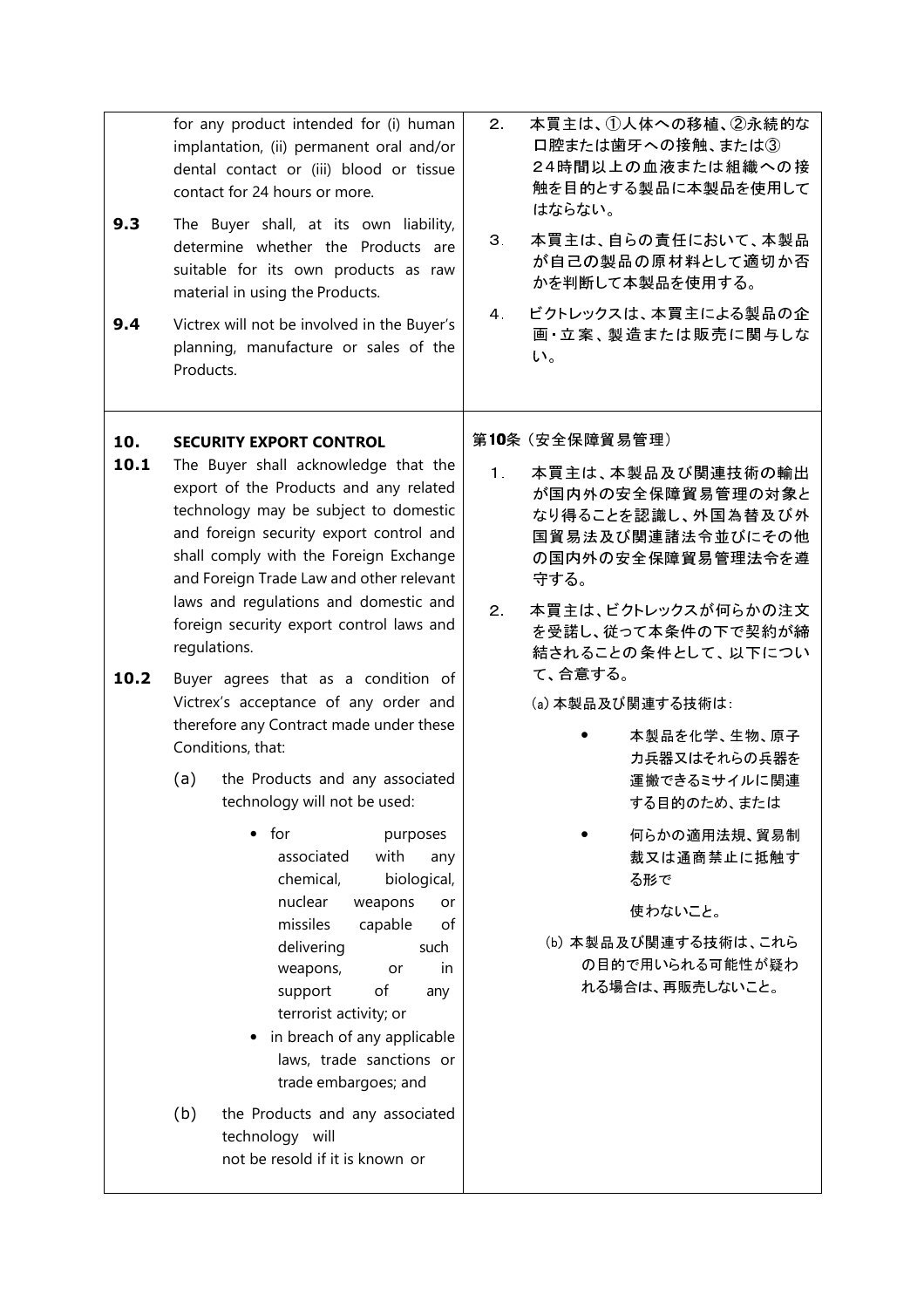|              | suspected that they are intended<br>to be used for such purposes.                                                                                                                                                                                           |                      |                                                                                                                             |
|--------------|-------------------------------------------------------------------------------------------------------------------------------------------------------------------------------------------------------------------------------------------------------------|----------------------|-----------------------------------------------------------------------------------------------------------------------------|
|              |                                                                                                                                                                                                                                                             |                      |                                                                                                                             |
|              |                                                                                                                                                                                                                                                             |                      |                                                                                                                             |
| 11.          | <b>ANTI-BRIBERY AND ANTI-</b><br><b>CORRUPTION</b>                                                                                                                                                                                                          |                      | 第11条 (贈収賄防止及び腐敗防止)                                                                                                          |
| 11.1         | Victrex and the Buyer shall comply with<br>the Unfair Competition Prevention Act<br>and relevant laws and regulations and                                                                                                                                   | $1 -$                | ビクトレックス及び本買主は、不正競争防<br>止法及び関連諸法令並びにその他の国<br>内外の贈収賄防止及び腐敗行為防止に<br>関する法令を遵守する。                                                |
| 11.2         | other domestic and foreign anti-bribery<br>and anti-corruption laws and regulations.                                                                                                                                                                        | 2.                   | ビクトレックス及び本買主は、それぞれ前<br>項に定める各法令を遵守するための内<br>部の体制を確立する。                                                                      |
|              | Victrex and the Buyer shall each establish<br>their own internal system to ensure<br>compliance with the laws and regulations<br>referred to in Section 11.1 above.                                                                                         | 3 <sup>1</sup><br>る。 | 本買主は、本書又は本契約の履行に関し<br>て何らかの不正な利益の供与を求めら<br>れた場合、直ちにビクトレックスに通知す                                                              |
| 11.3         | The Buyer shall immediately notify Victrex<br>if it has been requested provision of any<br>unrighteous benefits in relation to the<br>performance of these Conditions or any<br>Contract.                                                                   |                      |                                                                                                                             |
|              |                                                                                                                                                                                                                                                             |                      |                                                                                                                             |
| 12.          | <b>INTELLECTUAL PROPERTY</b>                                                                                                                                                                                                                                |                      | 第12条 (知的財産権)                                                                                                                |
| 12.1         | The Buyer shall acknowledge that neither<br>these Conditions nor any Contract grants<br>the Buyer any right with regard to<br>Victrex's patent rights, design rights,<br>utility model rights, trade mark rights,<br>copy rights and any other intellectual | $1 -$                | 本買主は、ビクトレックスの特許権、意匠<br>権、実用新案権、商標権、著作権その他<br>の知的財産権(以下「知的財産権」と総<br>称する)に関し、本条件又は本契約が何<br>ら本買主に権利を付与するものではない<br>ことを確認する。     |
|              | property rights ("Intellectual Property<br>Rights").                                                                                                                                                                                                        | 2.                   | 本買主は、いかなるビクトレックスの知的<br>財産権の有効性をも争わない。                                                                                       |
| 12.2         | The Buyer shall not challenge the validity<br>of any Intellectual Property Rights of<br>Victrex.                                                                                                                                                            | 3 <sup>1</sup>       | 本買主は、ビクトレックスの書面による同<br>意がない限り、自ら又は第三者を通じ、<br>本製品又はそのサンプルの組成、成分                                                              |
| 12.3<br>12.4 | The Buyer shall not, by itself or through<br>third parties, analyse the formulation,<br>components or properties etc of the<br>Products or any sample thereof without<br>Victrex's written consent.<br>Victrex warrants to the Buyer that the               | 4.                   | 又は特性等を分析しない。<br>ビクトレックスは、本買主に対し、本製品が<br>第三者の知的財産権を侵害しないことを<br>保証するが、本製品を原材料として製造<br>する本買主の製品が第三者の知的財産<br>権を侵害しないことを保証しない。本買 |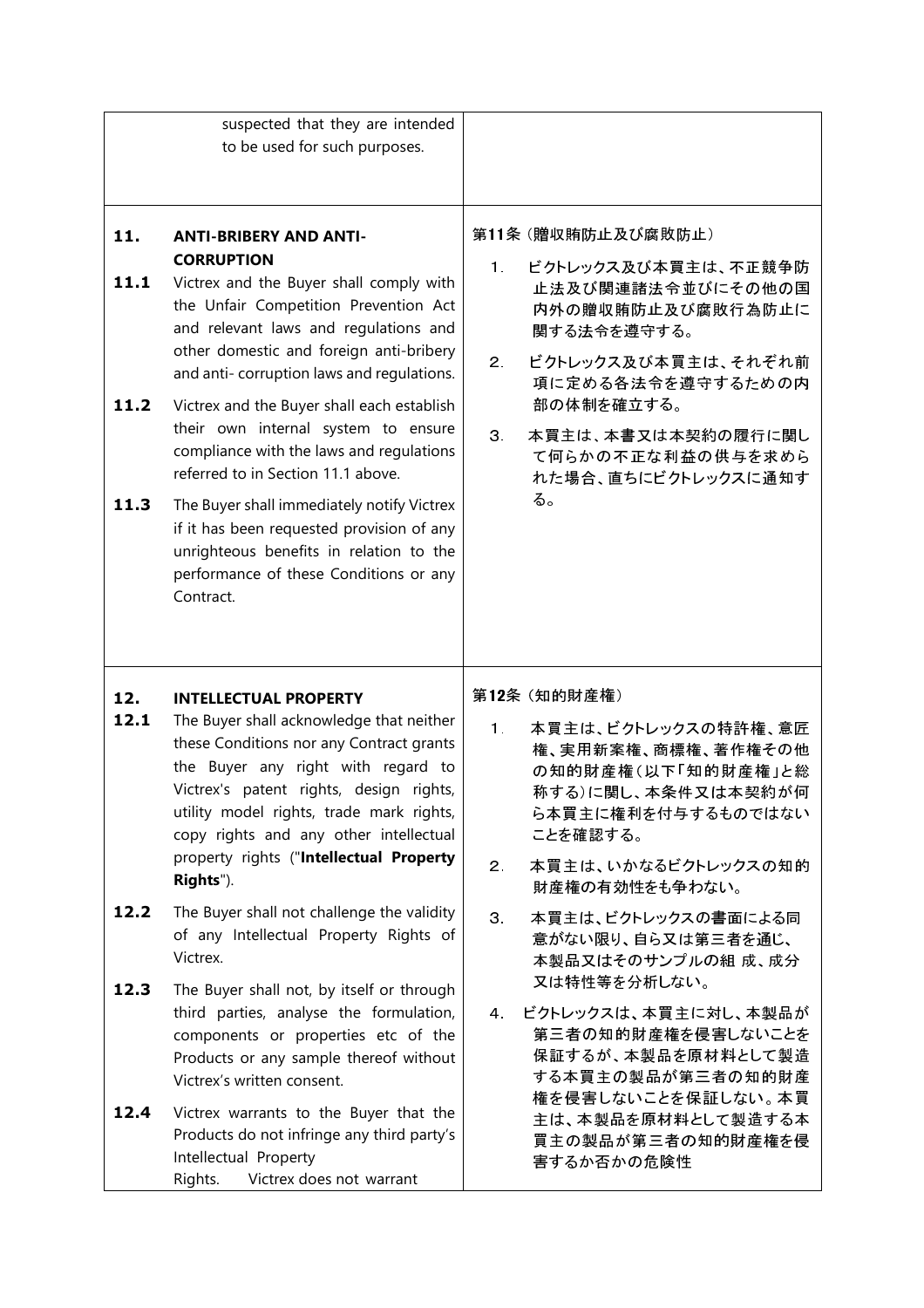|      | that<br>whether | products of<br>the<br>Buyer<br>any<br>manufactured by using the Products as<br>raw material do not infringe any third<br>party's Intellectual Property Rights. The<br>Buyer shall determine at its own risk<br>products<br>of<br>the<br>Buyer<br>manufactured by using the Products as<br>raw material infringe any third party's<br>Intellectual Property Rights.<br><b>12.5</b> The Buyer shall not infringe any third party's<br>Intellectual Property rights when using<br>the Products. | 5.    |     | を自ら判断する。<br>本買主は、本製品を使用するに際し、第<br>三者の知的財産権を侵害しない。                                                                     |
|------|-----------------|----------------------------------------------------------------------------------------------------------------------------------------------------------------------------------------------------------------------------------------------------------------------------------------------------------------------------------------------------------------------------------------------------------------------------------------------------------------------------------------------|-------|-----|-----------------------------------------------------------------------------------------------------------------------|
| 13.  |                 | <b>TERMINATION OF CONTRACT</b>                                                                                                                                                                                                                                                                                                                                                                                                                                                               |       |     | 第13条 (本契約の解除)                                                                                                         |
| 13.1 | payable:        | Each party may immediately terminate<br>any Contract without giving notice to the<br>other if any of the following events occur<br>in respect of the other party, and all debts<br>of the other party shall become due and                                                                                                                                                                                                                                                                   | $1 -$ |     | ビクトレックス及び本買主は、相手方が次<br>の各号のいずれかに該当する場合には、<br>相手方に通知することなく、直ちに本契約<br>を解除することができ、相手方はその負<br>担する債務の全てにつき、期限の利益<br>を喪失する。 |
|      | (a)             | The other party breaches any<br>conditions in this document, any<br>Contract or any written agreement<br>signed by both parties and fails to<br>cure such breach within 15 days                                                                                                                                                                                                                                                                                                              |       | (1) | 本書、本契約又は両当事者が署<br>名した合意書の規定に違反し、催<br>告後15日が経過しても当該違反<br>を治癒しなかった場合                                                    |
|      |                 | after being requested to cure such<br>breach;                                                                                                                                                                                                                                                                                                                                                                                                                                                |       | (2) | 強制競売の開始決定を受け又は<br>公租公課の滞納処分を受けた場<br>合                                                                                 |
|      | (b)             | The court has rendered an order<br>the<br>for<br>commencement<br>of<br>compulsory auction against the<br>other party, or a tax authority has<br>commenced<br>procedures<br>for<br>coercive tax collection against the                                                                                                                                                                                                                                                                        |       | (3) | 破産手続開始、会社更生手続開<br>始、民事再生手続開始、特別清<br>算手続開始又はこれらに類する<br>倒産手続開始の申立てがあった<br>場合                                            |
|      | (c)             | other party;<br>application<br>for<br>the<br>An<br>commencement of a bankruptcy                                                                                                                                                                                                                                                                                                                                                                                                              |       | (4) | 法令又は定款上の解散事由(た<br>だし、合併の場合を除く。)が発生<br>した場合                                                                            |
|      |                 | proceeding,<br>corporate<br>a<br>reorganization proceeding, a civil<br>rehabilitation<br>proceeding,<br>a                                                                                                                                                                                                                                                                                                                                                                                    |       | (5) | 支払を停止した場合又は支払不<br>能となった場合                                                                                             |
|      |                 | special liquidation proceeding or<br>any other similar bankruptcy                                                                                                                                                                                                                                                                                                                                                                                                                            |       | (6) | 振り出し、又は引き受けた手形又<br>は小切手が不渡りとなった場合                                                                                     |
|      |                 | proceeding has been filed<br>against the other                                                                                                                                                                                                                                                                                                                                                                                                                                               |       | (7) | 業務遂行上必要な許認可が失効                                                                                                        |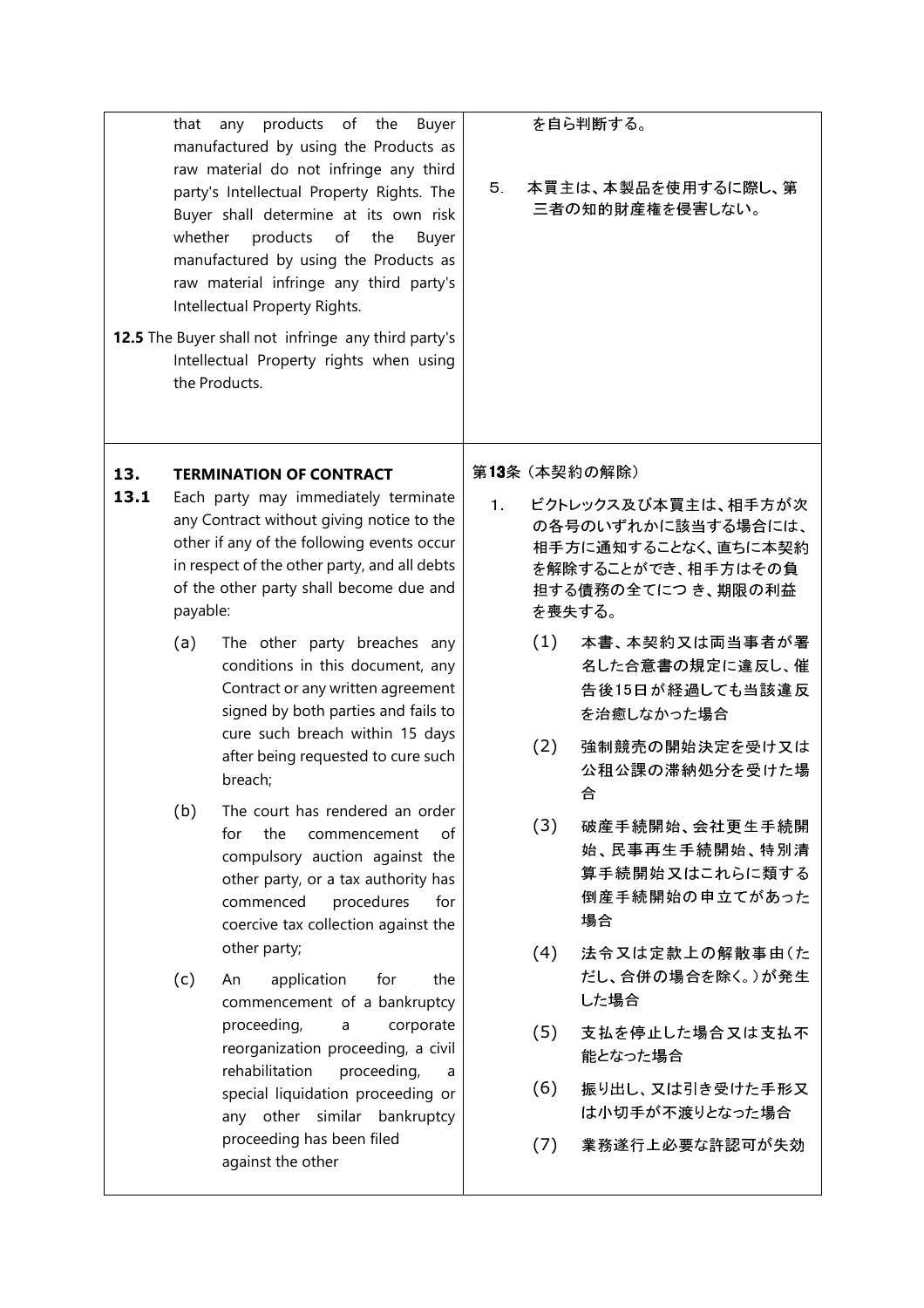|             | (d)<br>(e)                   | party;<br>Any dissolution event under laws<br>or the articles of incorporation has<br>occurred (except a merger);<br>The other party has generally<br>ceased to pay or become unable<br>to pay its debts;                                                                    |                | (8) | し、又は監督官庁から当該許認<br>可の取消·業務停止等の重要な<br>処分を受けた場合<br>事業若しくは財産の状況が著しく<br>悪化し、又はそのおそれがあると<br>客観的に認められる相当の理由<br>があり、債務不履行が合理的に<br>予想される場合 |
|-------------|------------------------------|------------------------------------------------------------------------------------------------------------------------------------------------------------------------------------------------------------------------------------------------------------------------------|----------------|-----|-----------------------------------------------------------------------------------------------------------------------------------|
|             | (f)                          | Any draft or cheque issued or<br>assumed by the other party has<br>been dishonoured;                                                                                                                                                                                         |                | (9) | 相手方が自己に重大な損害又は<br>危害を及ぼした場合                                                                                                       |
|             | (g)                          | Any license necessary for the other<br>party's business has expired, or<br>the other party has been subject<br>to a substantial reprimand such as<br>of<br>revocation<br>license<br>or<br>suspension of business by a<br>relevant authority;                                 | $2_{-}$        |     | 前項による解除は、相手方に対する損害<br>賠償請求を妨げない。                                                                                                  |
|             | (h)                          | The condition of the other party's<br>business or assets has been<br>substantially impaired or there is<br>good reason to consider such risk<br>exists from an objective point of<br>view and the default of the other<br>could<br>reasonably<br>party<br>be<br>expected; or |                |     |                                                                                                                                   |
|             | (i)                          | The other party has<br>caused<br>substantial damage or harm to the<br>terminating party.                                                                                                                                                                                     |                |     |                                                                                                                                   |
| 13.2        |                              | Termination of any Contract under<br>Section 13.1 above does not limit the<br>terminating party's right to claim<br>damages against the other party.                                                                                                                         |                |     |                                                                                                                                   |
| 14.<br>14.1 | <b>FORCES</b><br>other that: | <b>EXCLUSION</b><br><b>OF</b><br><b>ANTISOCIAL</b><br>Each of the parties covenants to the                                                                                                                                                                                   | 1 <sub>1</sub> | る。  | 第14条 (反社会的勢力の排除)<br>ビクトレックス及び本買主は、それぞれ相<br>手方に対し、次の各号の事項を確約す                                                                      |
|             | (a)                          | it<br>is<br>not<br>a<br>gang<br>group<br>(bouryokudan), an affiliate to a<br>gang group or a professional<br>extortionist<br>(soukaiya)<br>or<br>an<br>equivalent                                                                                                            |                | (1) | 自らが、暴力団、暴力団関係企<br>業、総会屋若しくはこれらに準ず<br>る者又はその構成員(以下<br>「反社会的勢力」と総称する)                                                               |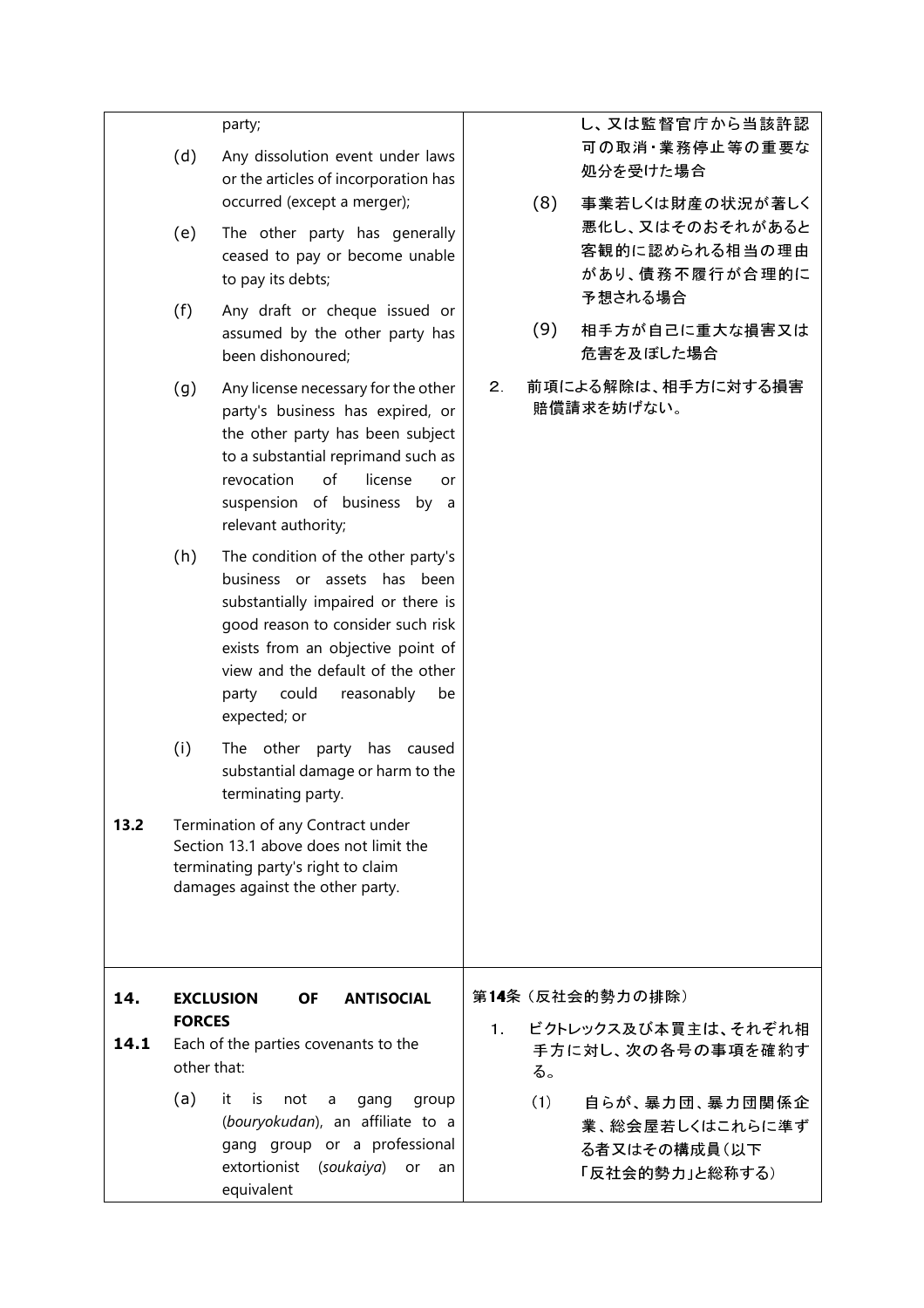to any of these or a member of these (collectively "**Antisocial Forces**");

- (b) any of its officers (i.e. directors, executive officers, executive members or any person in an equivalent position) is not an Antisocial Force;
- (c) it is not allowing an Antisocial Force to use its name and entering into an agreement with the other party;
- (d) it will not itself or through third parties be engaged in any of the following conducts in relation to any agreement with the other party:

Any conduct which uses threatening behavior or violence against the other party; or

 Any conduct which interferes with the other party's business or which harms the other party's credibility by using fraudulent means or force.

- 14.2 Either party may immediately terminate any Contract, without making any request to the other, if the other party falls under any of the following:
	- (a) The statement in Subparagraph (a) or (b) of Section 14.1 above turns out to be false;
	- (b) An agreement turns out to be entered into against the covenant in Subparagraph (c) of Section 14.1 above; or
	- (c) The other party acts in violation of Subparagraph (d) of Section 14.1 above.
- 14.3 If any agreement with the other

ではないこと。

- (2) <sup>自</sup>らの役員(取締役、執行役、業 務を執行する社員、又はこれらに 準ずる者をいう)がいずれも反社 会的勢力ではないこと
- (3) <sup>反</sup>社会的勢力に自己の名義を利 用させ、相手方と契約を締結する ものでないこと。
- (4) 相手方との契約に関して、自ら又 は第三者を利用して、次の行為を しないこと。
	- 相手方に対する脅迫的な 言動又は暴力を用いる行 為
	- **偽計又は威力を用いて相** <sup>手</sup>方の業務を妨害し、又 は信用を毀損する行為
- 2. ビクトレックス又は本買主は、相手方が次 の各号の一に該当するときは、何らの催 <sup>告</sup>をすることなく、本契約を含む相手方と の契約を解除することができる。
	- (1) 前項1号又は2号の確約に反する 申告をしたことが判明した場合
	- (2) 前項3号の確約に反し契約をした ことが判明した場合
	- (3) 前項4号の確約に反した行為をし た場合
- 3. 前項の規定により本契約を含む相手方と の契約が解除された場合、解除した者 は、解除により生じる損害につい て、そ の相手方に対し一切の責任を負わない。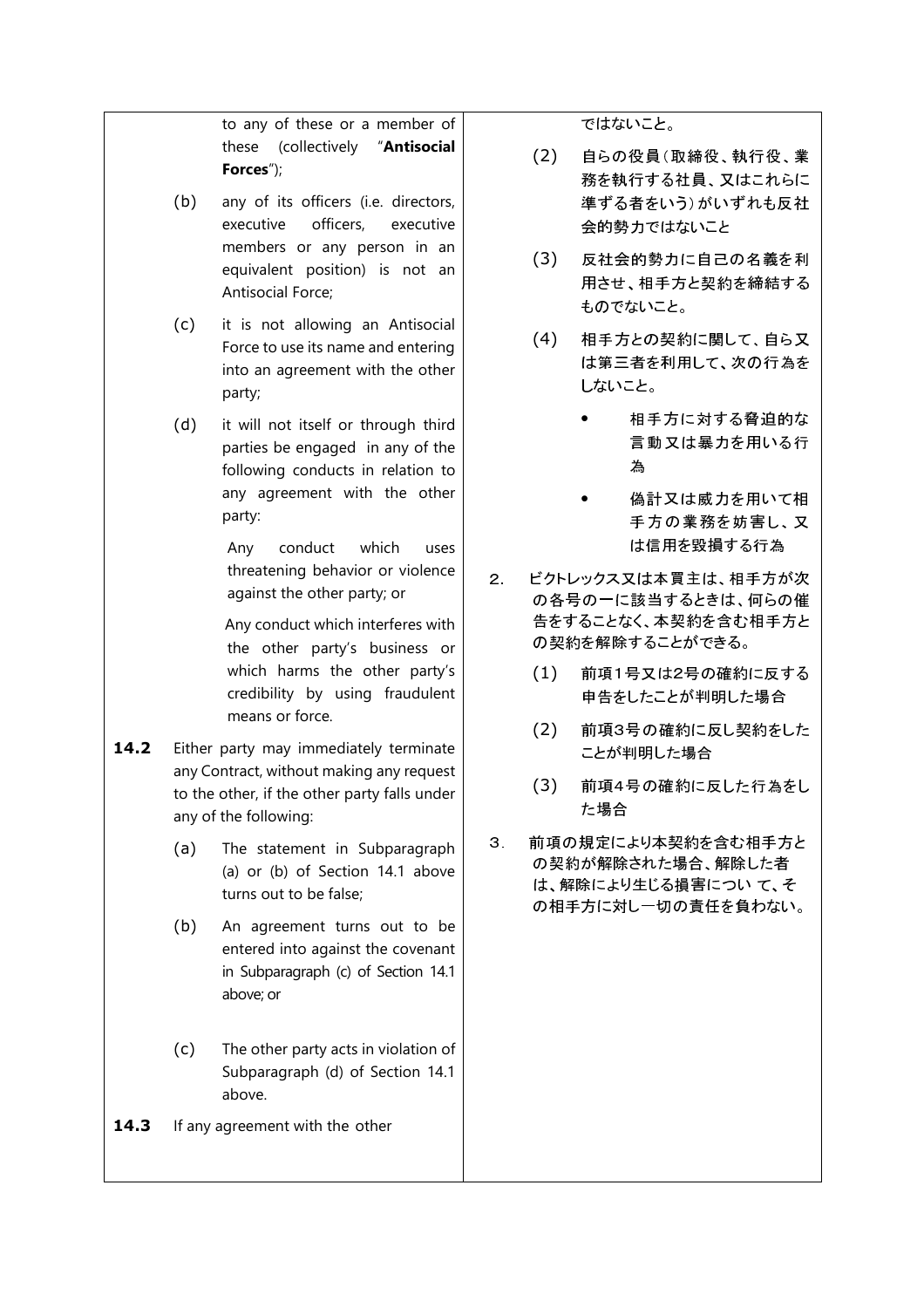|             | including<br>any<br>Contract<br>party<br>İS<br>terminated in accordance with Section<br>14.2 above, the terminating party shall<br>not be held liable for any loss of the other<br>party caused by the termination.                                                                                                                                                                     |                                                                                                                                                                     |
|-------------|-----------------------------------------------------------------------------------------------------------------------------------------------------------------------------------------------------------------------------------------------------------------------------------------------------------------------------------------------------------------------------------------|---------------------------------------------------------------------------------------------------------------------------------------------------------------------|
| 15.         | <b>AMENDMENTS</b><br>These Conditions, any Contract and any<br>Special Conditions may be amended only<br>by written agreement executed by both<br>parties.                                                                                                                                                                                                                              | 第15条 (本書及び本契約の変更)<br>本書、本契約及び関連する合意文書の<br>内容は、ビクトレックス及び本買主の双<br>方が署名(記名押印を含む)した書面に<br>よってのみ変更できる。                                                                   |
| 16.         | <b>RESTRICTION ON DISPOSAL Unless the</b><br>other party gives prior written consent,<br>neither party may transfer, fix security<br>over or otherwise dispose of these<br>Conditions or any Contract or any<br>Special Conditions or any right arising<br>from these Conditions or any Contractor<br>any Special Conditions.                                                           | 第16条 (本契約の譲渡その他の処分の制限)<br>ビクトレックス及び本買主は、相手方の<br>書面による事前の同意がない限り、本契<br>約、本条件若しくは本特約事項上の地位<br>又は本契約、本条件若しくは本特約事項<br>に基づく権利に関し、第三者への譲渡、<br>担保権の設定その他の処分をすること<br>はできない。 |
| 17.         | <b>FORCE MAJEURE</b><br>If Victrex or the Buyer cannot fulfil or<br>encounters difficulty in fulfilling<br>its<br>obligation under a Contract (other than<br>any obligation to pay money) due to a<br>force majeure event such as natural<br>disasters, it will not be held liable for<br>damages, and may terminate the relevant<br>Contract after consulting with the other<br>party. | 第17条 (不可抗力)<br>ビクトレックス及び本買主は、天変地異等<br>の不可抗力により、その本契約上の義務<br>(但し、金銭の支払義務を除く)の履行が<br>困難または不可能となった場合、相手方<br>に対し、損害賠償責任を負わず、また、<br>相手方と協議の上、当該本契約を解除す<br>ることができる。       |
| 18.<br>18.1 | <b>APPLICATION OF THESE CONDITIONS</b><br>These Conditions shall govern and be<br>incorporated in every Contract made by                                                                                                                                                                                                                                                                | 第18条 (本書の適用範囲)<br>本書で定める基本条件は、ビクトレックス<br>1.<br>と本買主との全ての本契約に関して適用                                                                                                   |
| 18.2        | or on behalf of Victrex with the Buyer.<br>All trade terms which were set forth in<br>any document provided by                                                                                                                                                                                                                                                                          | される。<br>本買主の提供した書面やビクトレックスと<br>2.<br>本買主との間の通信文その他に記載さ<br>れた取引条件は、本契約又は別途                                                                                           |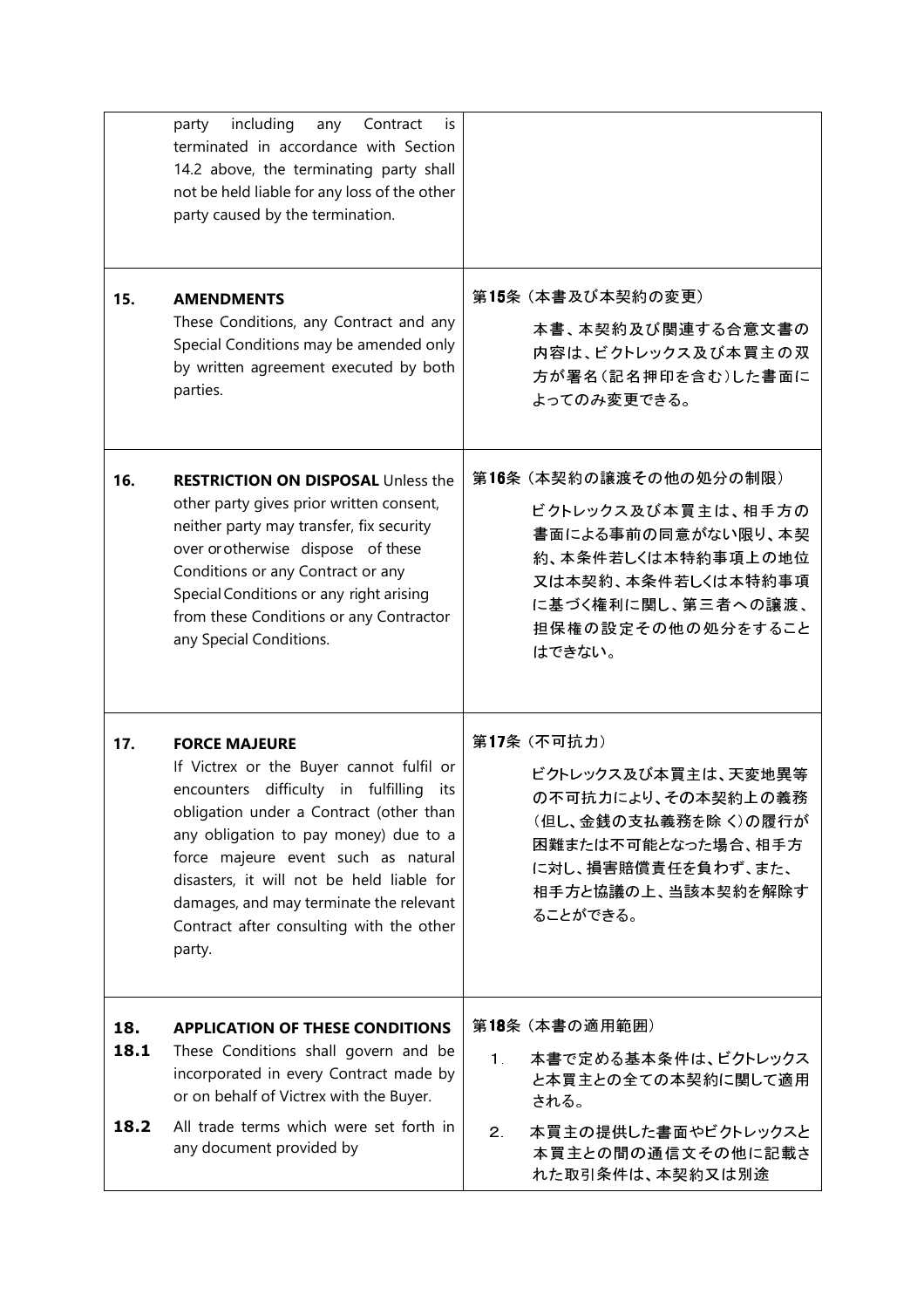the Buyer or any correspondence made between Victrex and the Buyer or else (other than order forms and acceptance forms) shall not apply to the supply of the Products unless agreed in a Contract or in Special Conditions separately signed by both parties.

18.3 If there is any discrepancy between the contents of these Conditions, any Contract or Special Conditions separately signed by both parties, the contents of the Contract or the Special Conditions separately signed by both parties shall prevail. If there is any discrepancy between the contents of the Contract and any Special Conditions separately signed by both parties, the contents of the Contract shall prevail.

両当事者が署名した本特約事項で合意 しない限り、本製品の取引には適用され ない。

3. 本書の内容と本契約の内容又は別途両 当事者が署名した書面で合意した本特 約事項の内容とが抵触する場合、本契 約の内容又は別途両当事者が署名した 書面で合意した本特約事項の内容が優 越する。なお、本契約の内容と別途両当 事者が署名した書面で合意した本特約 事項の内容とが抵触する場合、本契約 の内容が優越する。

### **19. CONFIDENTIALITY**

- 19.1 Each party agrees that all information received from the other party under the Contract, including the nature of the Products, and/or Services to be provided by Victrex and the existence of any Contract, shall be maintained in confidence and not disclosed to others, except as such disclosure may be required by applicable law or court order, and the receiving party agrees not to use such information for any purpose, other than the fulfilment of a Contract, without the prior written consent of the other party. The obligations of confidentiality shall survive the termination or expiration of the Contract.
- 19.2 Each party shall use commercially reasonable care to protect the confidentiality of information received from the other party but in all events no lesser standard of care to protect the confidentiality of information received from the other party than it uses to protect its own

### 第19条 (守秘義務)

- 1. 各当事者は、本製品の性質及び/又はビ クトレックスの提供する本サービスを含 め、本契約の下で他の当事者から受領 した全ての情報及び本契約の存在につ いて秘密が保ち、適用法規又は裁判所 の命令により開示が求められる場合を除 き、他者に開示しないことを合意し、受領 当事者は、他の書面による事前の同意 がない限り、本契約の履行以外の目的 のために当該情報を用いないことを合意 する。守秘義務は、本契約の解約又は 満了後も存続する。
- 2. 各当事者は、他の当事者から受領した情 報の秘密性を保つために商業的に合理 的な注意を払うが、どのような場合でも、 他方当事者から受領した情報の秘密性 を保つための注意は、自らの秘密情報を 守るために払う注意に満たないものであ ってはならない。また、当該情報の開示 は、自社及びビクトレックスのグループ会 社の社員及びコンサルタントで、知る現 実的必要があり、かつ、当該情報の秘密 性を守る書面上の義務がある者に対し てなされる場合に限定される。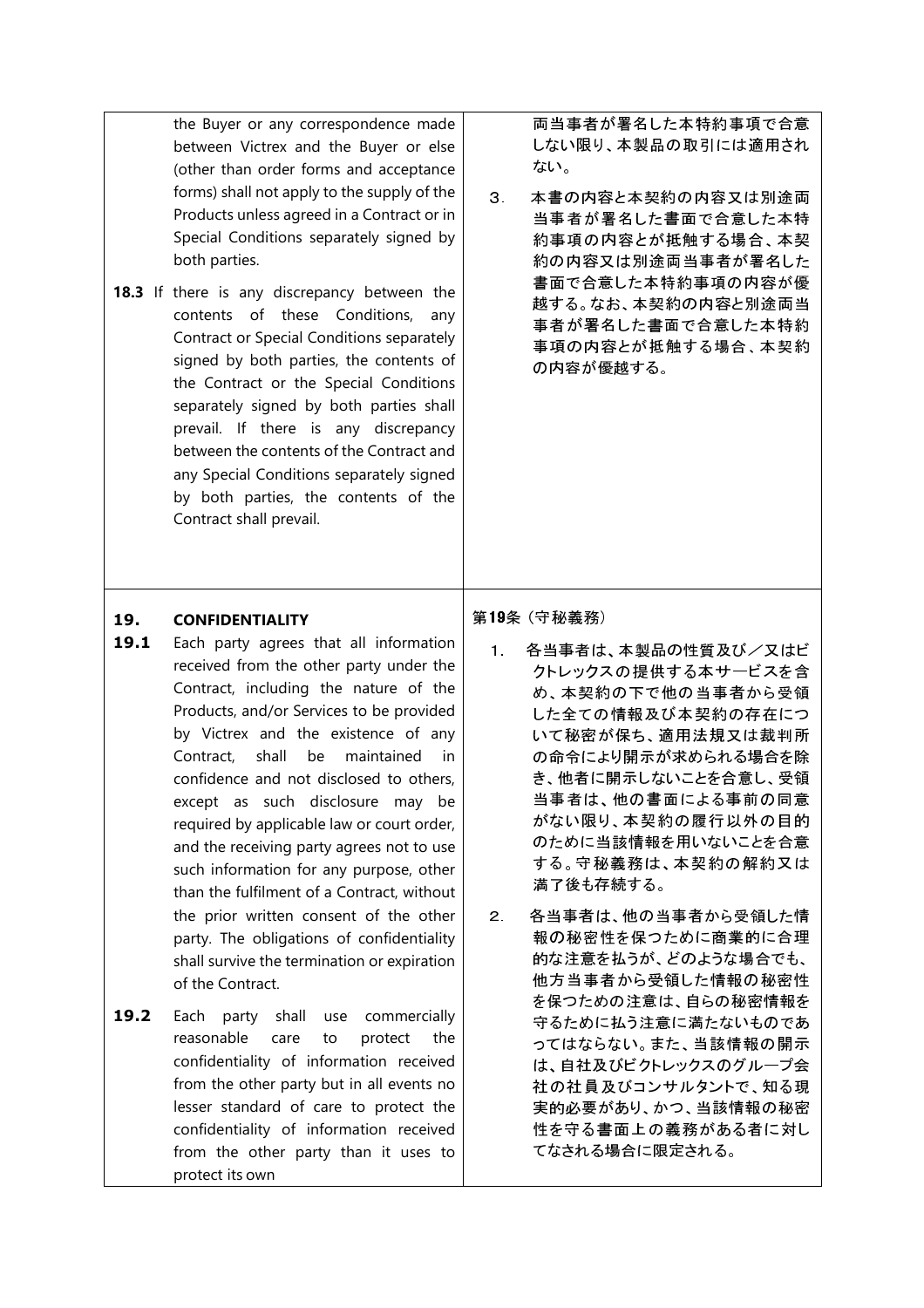|                     | written                                                                                                                                                                                                                                                                                                                                                                                                                                                                                                                                                                                                                                                                                                                                  | confidential information, and shall limit<br>disclosure of such information to those of<br>its personnel and consultants and those<br>of Victrex's Group Companies who have<br>an actual need to know and have a<br>obligation<br>to<br>protect the<br>confidentiality of such information. |             |                                                                                                                                                                                                                                                                                                                                                                |
|---------------------|------------------------------------------------------------------------------------------------------------------------------------------------------------------------------------------------------------------------------------------------------------------------------------------------------------------------------------------------------------------------------------------------------------------------------------------------------------------------------------------------------------------------------------------------------------------------------------------------------------------------------------------------------------------------------------------------------------------------------------------|---------------------------------------------------------------------------------------------------------------------------------------------------------------------------------------------------------------------------------------------------------------------------------------------|-------------|----------------------------------------------------------------------------------------------------------------------------------------------------------------------------------------------------------------------------------------------------------------------------------------------------------------------------------------------------------------|
| 20.<br>20.1<br>20.2 | <b>SERVICES</b><br>The provisions of this Condition 20 shall<br>only apply if Victrex is providing Services<br>to the Buyer.<br>In providing Services, Victrex shall:<br>(a)<br>provide Services with reasonable<br>care and skill;<br>(b)<br>use reasonable efforts to meet any<br>performance<br>dates<br>agreed<br>between the parties; but any such<br>dates shall be estimates only, and<br>time shall not be of the essence for<br>performance of the Services; and<br>(c)<br>have the right to make any<br>changes to the Services that are<br>necessary to comply with any<br>applicable<br>law<br>safety<br>or<br>requirement<br>or that do<br>not<br>materially and adversely affect the<br>nature or quality of the Services. |                                                                                                                                                                                                                                                                                             | $1 -$<br>2. | 第20条 (本サービス)<br>本条は、ビクトレックスが本買主に本サー<br>ビスを提供している場合にのみ適用され<br>る。<br>ビクトレックスは、本サービスを提供する<br>に際し.<br>(1)<br>本サービスを合理的な注意と技量<br>をもって提供する:<br>(2)<br>当事者間で合意された履行日を遵<br>守するために合理的な努力を払う;<br>ただし、当該履行日は予定のみで<br>あり、本サービスの履行に際し、期<br>限は遵守されなければならないも<br>のではない また<br>本サービスに対し、適用法令及び<br>(3)<br>安全基準に合致するのに必要な変<br>更又は本サービスの性格又は品質<br>に重大な悪影響を及びすことのな<br>い変更を加える権利を有する。 |
| 21.                 | <b>FAITHFUL DISCUSSION</b><br>The parties shall consult in good faith and<br>resolve any matter which is not set out in<br>these Conditions or in any Contract or<br>which is set out but the interpretation of<br>which is in question.                                                                                                                                                                                                                                                                                                                                                                                                                                                                                                 |                                                                                                                                                                                                                                                                                             |             | 第21条 (誠実協議)<br>本書及び本契約に定めのない事項及び<br>本書又は本契約の解釈につき疑義を生<br>じた事項については、当事者間にて誠実<br>に協議し、これを解決する。                                                                                                                                                                                                                                                                   |
| 22.<br>22.1         | <b>GOVERNING LAW AND DISPUTE</b><br><b>RESOLUTION</b><br>These Conditions, any Contract and<br>any related written agreement shall                                                                                                                                                                                                                                                                                                                                                                                                                                                                                                                                                                                                       |                                                                                                                                                                                                                                                                                             | $1_{\odot}$ | 第22条 (準拠法及び紛争解決)<br>本条件、本契約及び関連する合意書は<br>日本法を準拠法とする。                                                                                                                                                                                                                                                                                                           |